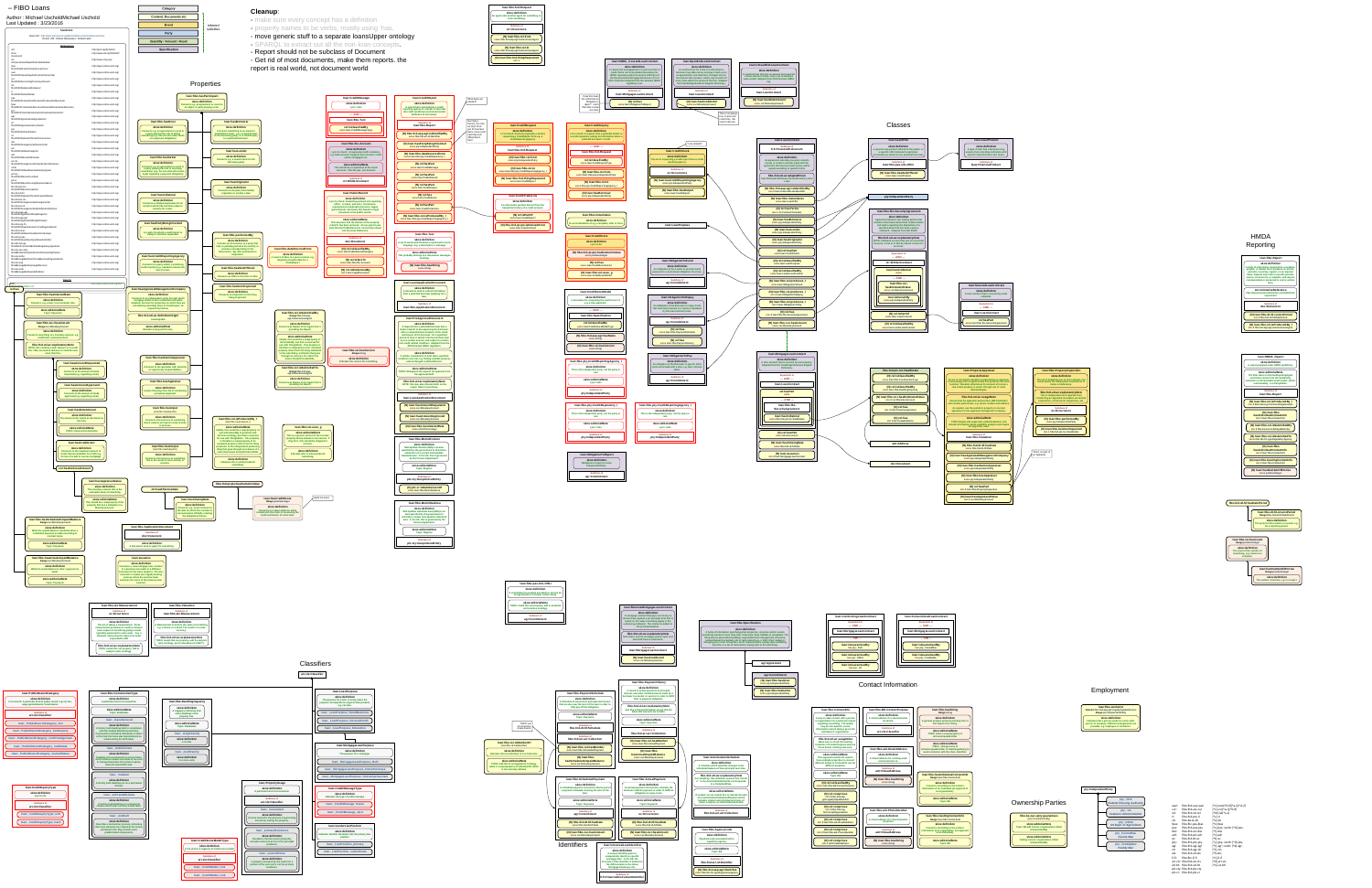|                  | <u>Namespaces</u>                                                                     |
|------------------|---------------------------------------------------------------------------------------|
| dct              | http://purl.org/dc/terms/                                                             |
| skos             | http://www.w3.org/2004/02/skos/core#                                                  |
| sm               | http://www.omg.org/techprocess/ab/SpecificationMetadata/                              |
| loan             | http://spec.edmcouncil.org/fibo/LOAN/LoanContracts/LoanCore/                          |
| own              | http://spec.edmcouncil.org/fibo/FND/OwnershipAndControl/Ownership/                    |
| cur              | http://spec.edmcouncil.org/fibo/FND/Accounting/CurrencyAmount/                        |
| rel              | http://spec.edmcouncil.org/fibo/FND/Relations/Relations/                              |
| rl.              | http://spec.edmcouncil.org/fibo/FND/Parties/Roles/                                    |
| pas              | http://spec.edmcouncil.org/fibo/FND/ProductsAndServices/ProductsAndServices/          |
| tpas             | http://spec.edmcouncil.org/fibo/FBC/ProductsAndServices/FinancialProductsAndServices/ |
| fi-fi            | http://spec.edmcouncil.org/fibo/FBC/FinancialInstruments/FinancialInstruments/        |
| agr              | http://spec.edmcouncil.org/fibo/FND/Agreements/Agreements/                            |
| ctr              | http://spec.edmcouncil.org/fibo/FND/Agreements/Contracts/                             |
| pty              | http://spec.edmcouncil.org/fibo/FND/Parties/Parties/                                  |
| oc               | http://spec.edmcouncil.org/fibo/FND/DatesAndTimes/Occurrences/                        |
| doc              | http://spec.edmcouncil.org/fibo/FND/Arrangements/Documents/                           |
| alx              | http://spec.edmcouncil.org/fibo/FND/Utilities/Analytics/                              |
| adr              | http://spec.edmcouncil.org/fibo/FND/Places/Addresses/                                 |
| arr-cls          | http://spec.edmcouncil.org/fibo/FND/Arrangements/ClassificationSchemes/               |
| utl-bt           | http://spec.edmcouncil.org/fibo/FND/Utilities/BusinessFacingTypes/                    |
| plc-cty          | http://spec.edmcouncil.org/fibo/FND/Places/Countries/                                 |
| plc-cr           | http://spec.edmcouncil.org/fibo/FND/Places/CountryRepresentation/                     |
| fibo-fnd-plc-loc | http://spec.edmcouncil.org/fibo/FND/Places/Locations/                                 |
| fibo-fnd-dt-fd   | http://spec.edmcouncil.org/fibo/FND/DatesAndTimes/FinancialDates/                     |
| fibo-fnd-arr-arr | http://spec.edmcouncil.org/fibo/FND/Arrangements/Arrangements/                        |
| fibo-fnd-arr-id  | http://spec.edmcouncil.org/fibo/FND/Arrangements/IdentifiersAndIndices/               |
| fibo-fnd-aap-agt | http://spec.edmcouncil.org/fibo/FND/AgentsAndPeople/Agents/                           |
| fibo-fnd-aap-ppl | http://spec.edmcouncil.org/fibo/FND/AgentsAndPeople/People/                           |
| fibo-fnd-org-fm  | http://spec.edmcouncil.org/fibo/FND/Organizations/FormalOrganizations/                |
| fibo-fnd-utl-av  | http://spec.edmcouncil.org/fibo/FND/Utilities/AnnotationVocabulary/                   |
| fibo-fnd-qt-qtu  | http://spec.edmcouncil.org/fibo/FND/Quantities/QuantitiesAndUnits/                    |
| fibo-fbc-fct-rga | http://spec.edmcouncil.org/fibo/FBC/FunctionalEntities/RegulatoryAgencies/            |
| fibo-be-oac-opty | http://spec.edmcouncil.org/fibo/BE/OwnershipAndControl/OwnershipParties/              |
| nic              | https://www.ffiec.gov/nicpubweb/nicweb/nichome.aspx/                                  |
| org              | http://spec.edmcouncil.org/fibo/FND/Organizations/Organizations/                      |
| data             | http://www.townandcountry.com/loans-data/                                             |
| reg              | http://www.agencies.gov/regulatory/                                                   |
|                  | <b>Imports</b>                                                                        |

| URI | 14 N.I<br>nnn<br>∩r∩<br>ontr<br>าน<br>זור<br>M<br>,,,<br>. |
|-----|------------------------------------------------------------|
|     |                                                            |

## **loanInstances**

## Base URI : http://spec.edmcouncil.org/fibo/LOAN/LoanContracts/loanInstancese/ Version URI : Default Namespace : Default Label :

| ımespaces |
|-----------|
|           |